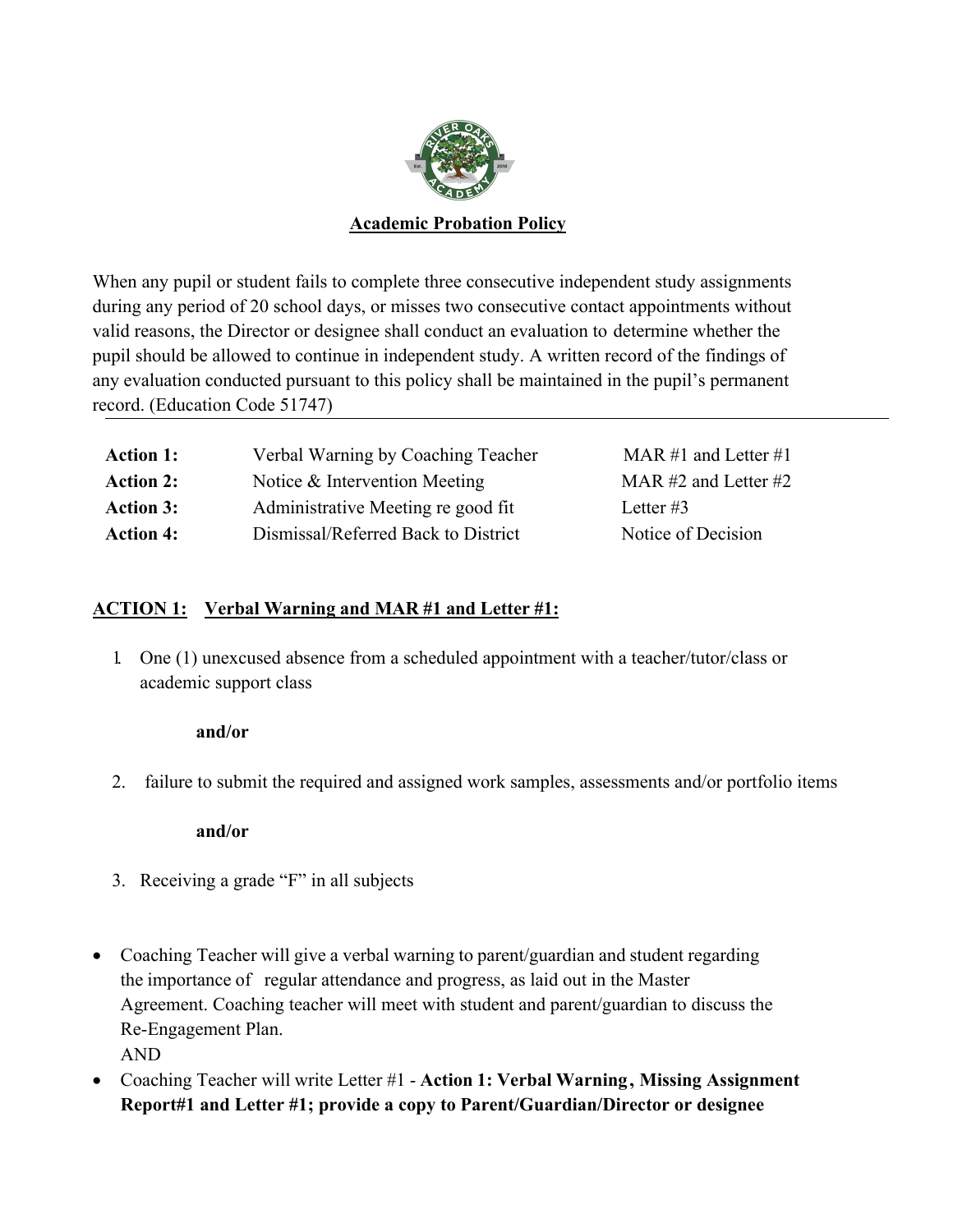#### **/Counselor for High School Students**

# **ACTION 2: Notice of Academic Probation & Intervention Meeting; Missing Assignment Report Letter #2 and MAR #2:**

1. Two (2) consecutive unexcused absences

#### **and/or**

- 2. Two (2) weeks of failure to submit the required and assigned work samples, assessments and/or portfolio items
- Coaching Teacher will schedule an Intervention Meeting with the Director or designee, Parent/Guardian, High School Guidance Counselor, and Student to discuss the Re-Engagement Plan and complete **Action 2: Missing Assignment Report Letter #2 and MAR #2**. **Letter of warning from Director sent to Parent/Guardian and student.** Coaching Teacher will provide a copy of the documentation to the Parent/Guardian, High School Guidance Counselor and add one copy to the student's records.

### **ACTION 3: Administrative Meeting to determine best placement for student:**

1. Three (3) consecutive unexcused absences or four (4) nonconsecutive absences from weekly appointments

and/or

- 2. Three (3) weeks of failure to submit the required and assigned work samples, assessments and/or portfolio items
- Coaching Teacher is to notify Director of transgressions and schedule a meeting with the administration and the high school guidance counselor (if student is in high school) to determine if this is the best placement for the student. Established interventions are discussed and evaluated to make certain that a successful school placement at ROA has been created. Once the evaluation is complete, if it is determined that it is not in the best interest of the student to remain enrolled in the independent study program, the Parent(s) shall be notified in writing of ROA's intent to remove the pupil if it is not in the best interest to remain in independent study. **Action 3: Administrative Evaluation reg. student's placement**. Coaching Teacher will provide to the Parent/Guardian, High School Guidance Counselor and add one copy to the student's records.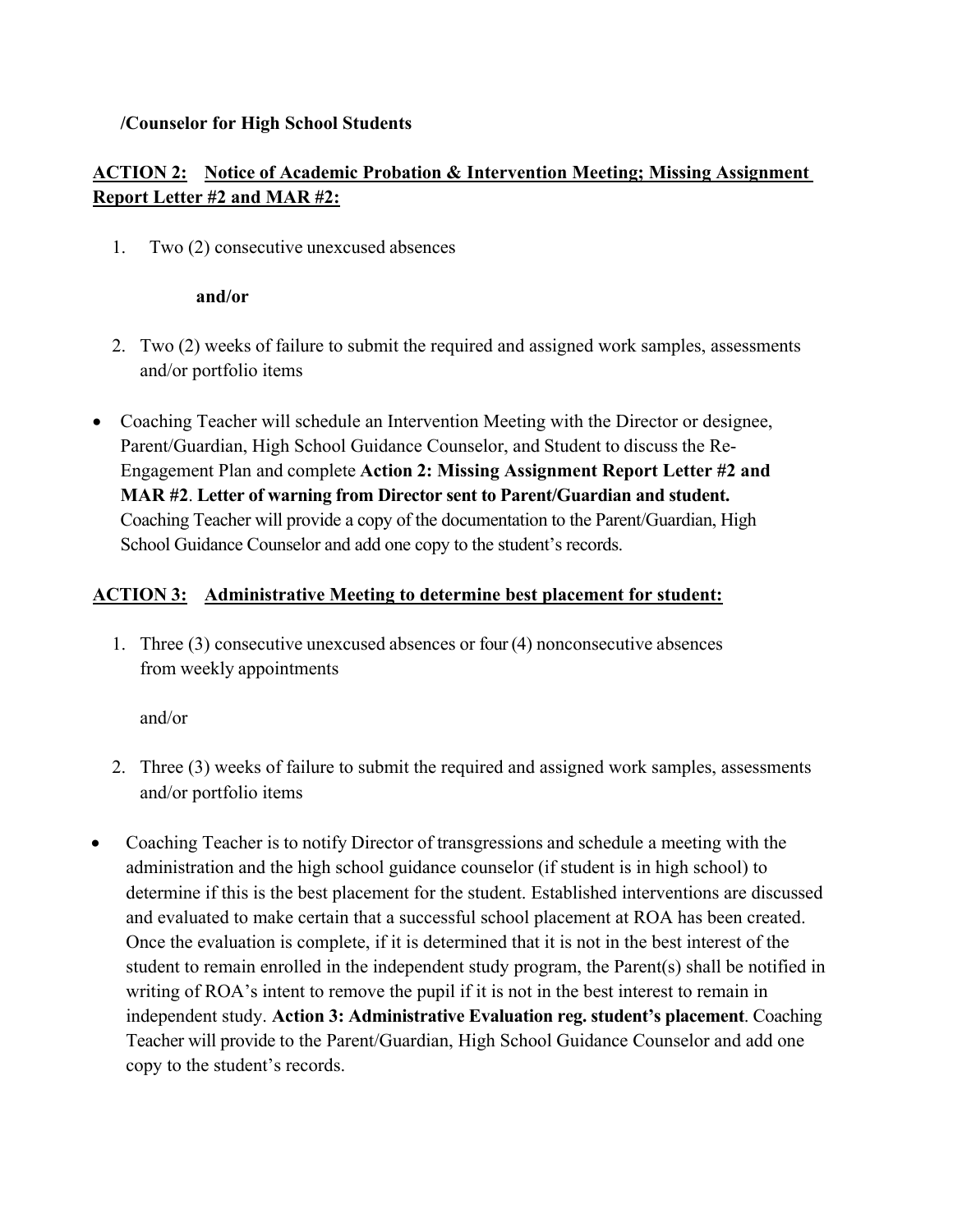## **ACTION 4 (final action): Referred Back to the District**

1. Administrative decision

And/or

2. Final unexcused absences from scheduled appointment

and/or

4. Final failure to submit the required and assigned work samples, assessments and/or portfolio items.

## *Refer student back to district*

- After the administrative evaluation to determine whether the pupil or student should be allowed to continue in independent study, a written record of the findings of any evaluation conducted pursuant to this policy shall be maintained in the pupil's or student's permanent record.
- Director or designee will contact parent/guardian and student to set up a meeting to discuss referral and initiate withdrawal form.
- Director will begin the Withdrawal Process.

### **Notes:**

- **A) No pupil shall be involuntarily removed by the charter school for any reason unless the parent or guardian of the pupil has been provided written notice of intent to remove the pupil no less thanfive schooldays before the effective date of the action. This written notice shall inform him or her of the pupil's right to request a hearing adjudicated by a neutral officer before the effective date of the action. (Education Code 47605)**
- **B) In the event that a pupil is referred back to their district of residence, the pupil will be ineligiblefor re-enrollment at River Oaks Academy for the remainder of the school year.**

# **C) Satisfactory educational progress shall be determined based on all of the following indicators:**

• The student's achievement and engagement in the independent study program as indicated by the student's performance on applicable measures of achievement and engagement set forth in Section 52060 (4) and (5) of subdivision (d)